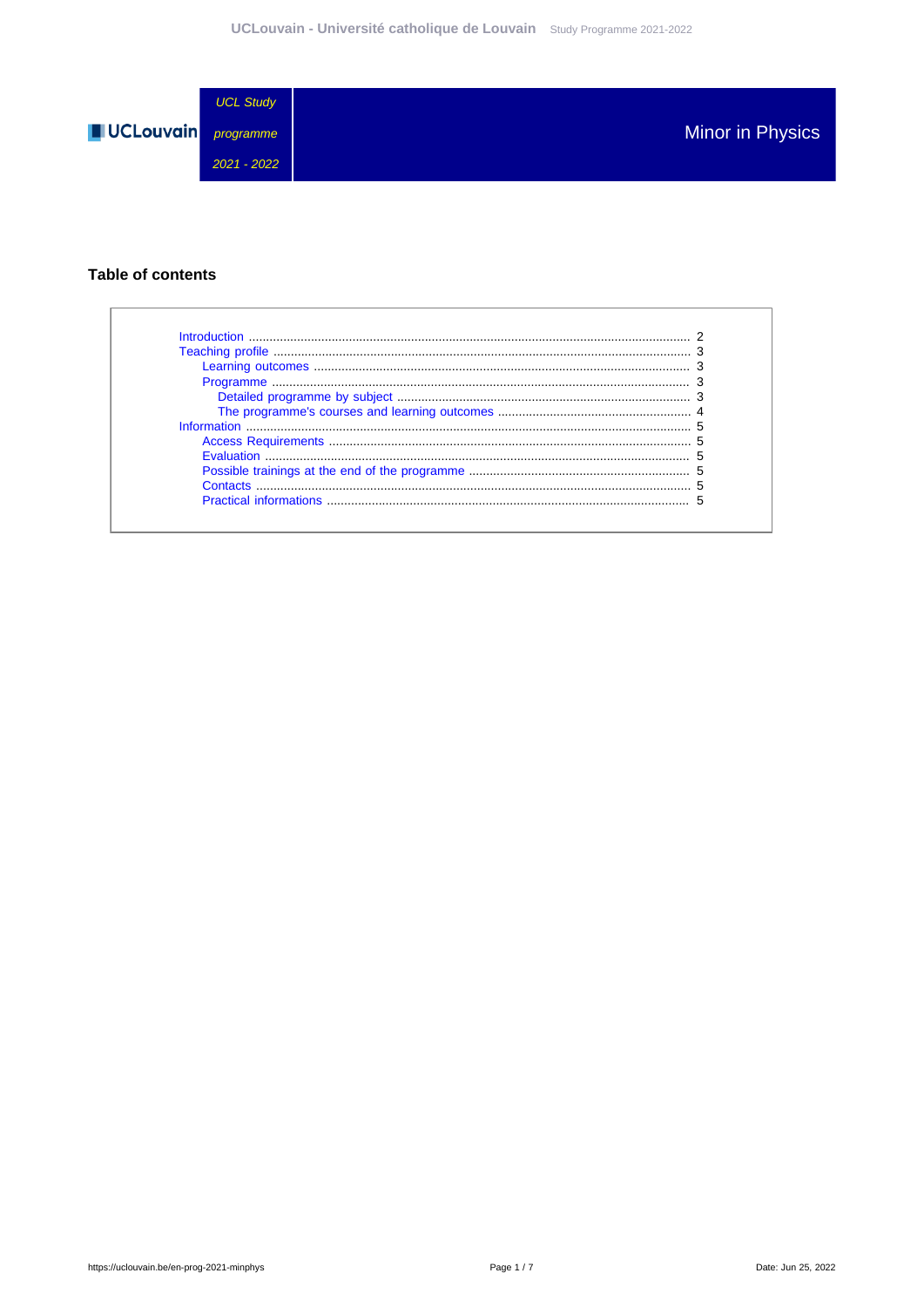# **MINPHYS - Introduction**

# <span id="page-1-0"></span>**Introduction**

### **Introduction**

The minor in physics offers additional training in physics that facilitates access to the [Master \[120\] in Physics](https://uclouvain.be/en-prog-2021-phys2m) and the [Master \[60\] in](https://uclouvain.be/en-prog-2021-phys2m1) [Physics](https://uclouvain.be/en-prog-2021-phys2m1)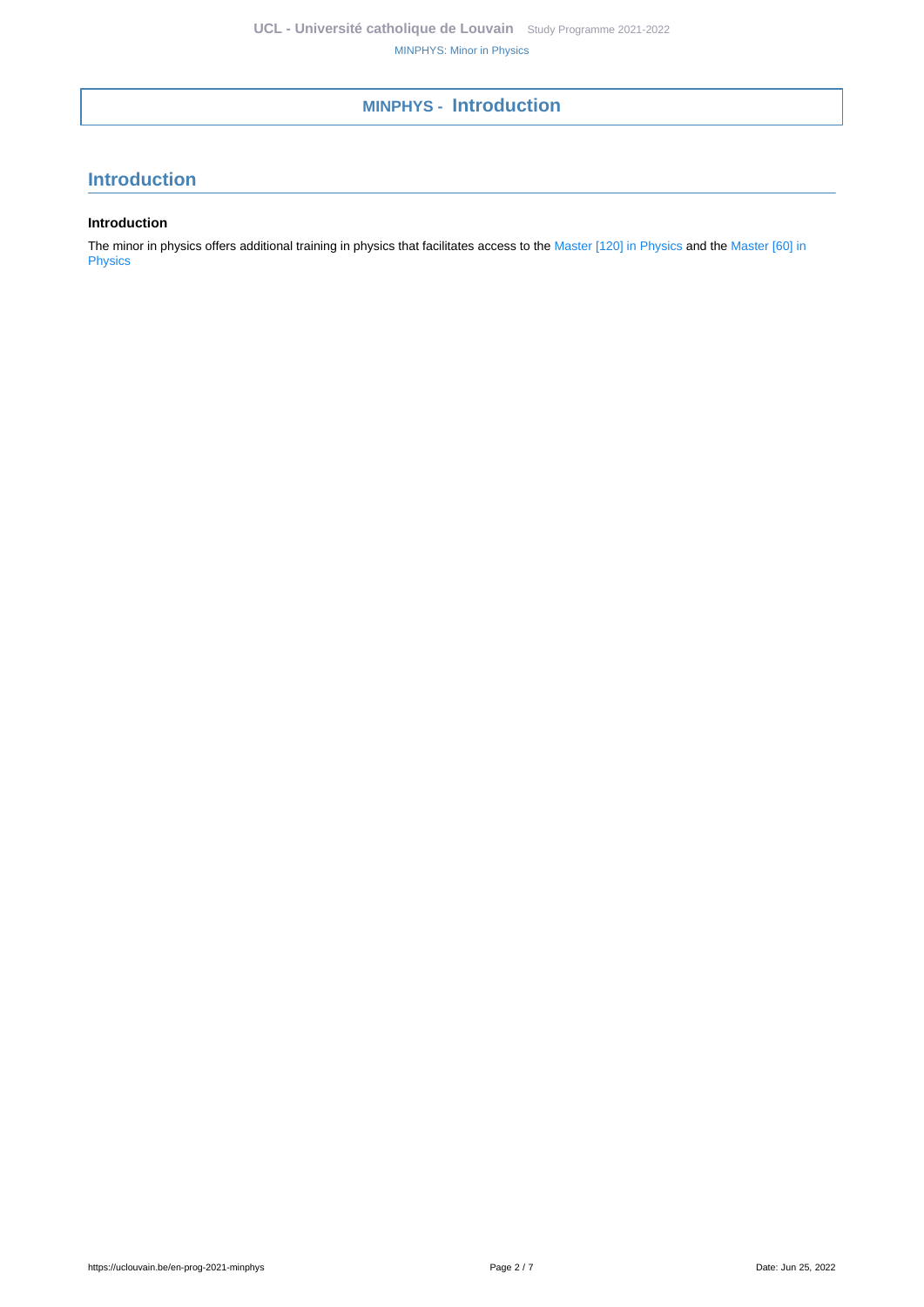# **MINPHYS - Teaching profile**

# <span id="page-2-1"></span><span id="page-2-0"></span>**Learning outcomes**

At the end of this programme, the student will have acquired a basic knowledge of the fundamental laws of physics and the basic concepts of mathematics necessary for the study of physics. He.she will be able to solve physics problems using mathematical and numerical tools, to analyze physical phenomena using experimental techniques, to model simple physical systems, to apply a scientific approach and to argument with rigor. He.she will have developed skills in self-reliance, communication and teamwork.

On successful completion of this programme, each student is able to :

1. Demonstrate a thorough knowledge of the fundamental laws of physics and master and use the basic concepts of mathematics.

1.1 Explain the basic concepts of general physics, microscopic physics, statistical physics, macroscopic physics, theoretical and mathematical physics, experimental physics, and numerical simulation in physics.

1.2 Use the basic tools of mathematical analysis, algebra, geometry and statistics.

1.3 Recognize the fundamental concepts of scientific theories.

1.4 Apply physical and mathematical theories to solve a problem.

1.5 Adequately employ the basic principles of experimental physics: measurements and their uncertainties, measuring instruments, basic data processing by computer tools.

1.6 Explain a measurement method.

1.7 Model simple systems and predict their evolution using numerical methods, including computer simulations.

1.8 Reconstitute the historical evolution of the basic concepts of physics.

2. Demonstrate methodological, technical, and practical skills for problem solving in physics.

2.1 Justify the choice of methods and tools used to solve known problems in physics.

2.2 Properly use instruments to perform a measurement or study a physical system.

2.3 Correctly handle computer tools to help solve problems in physics.

2.4 Apply basic tools to model simple physical systems and solve known problems in the fundamental areas of physics.

3. Describe and evaluate a scientific approach and reasoning.

3.1 Evaluate the simplicity, clarity and rigor of a scientific reasoning.

3.2 Build physical reasoning and formalize it.

3.3 Argue the validity of a scientific result.

3.4 Calculate the orders of magnitude of a problem in physics.

3.5 Recognize the analogies between different problems in physics.

3.6 Judge the relevance of a scientific approach and the interest of a physical theory.

## <span id="page-2-2"></span>**Programme**

#### <span id="page-2-3"></span>**DETAILED PROGRAMME BY SUBJECT**

**O** Mandatory

**83 Optional** 

 $\triangle$  Not offered in 2021-2022

Not offered in 2021-2022 but offered the following year

Offered in 2021-2022 but not the following year

 $\Delta \oplus$  Not offered in 2021-2022 or the following year **Activity with requisites** 

Teaching language (FR, EN, ES, NL, DE, ...)

Click on the course title to see detailed informations (objectives, methods, evaluation...)

#### 30 crédits

The student chooses 30 credits among :

Year 2 3

#### **Content:**

| <b>83 LCHM1112</b>     | <b>General Chemistry</b>       | <b>Yaroslav Filinchuk</b>                          | [q1] $[30h+22.5h]$ [5 Credits]  |  |
|------------------------|--------------------------------|----------------------------------------------------|---------------------------------|--|
| <b>&amp; LPHYS1112</b> | Mechanics 2 and thermodynamics | <b>Thierry Fichefet</b><br><b>Vincent Lemaitre</b> | $[q2] [52.5h+45h] [10 Credits]$ |  |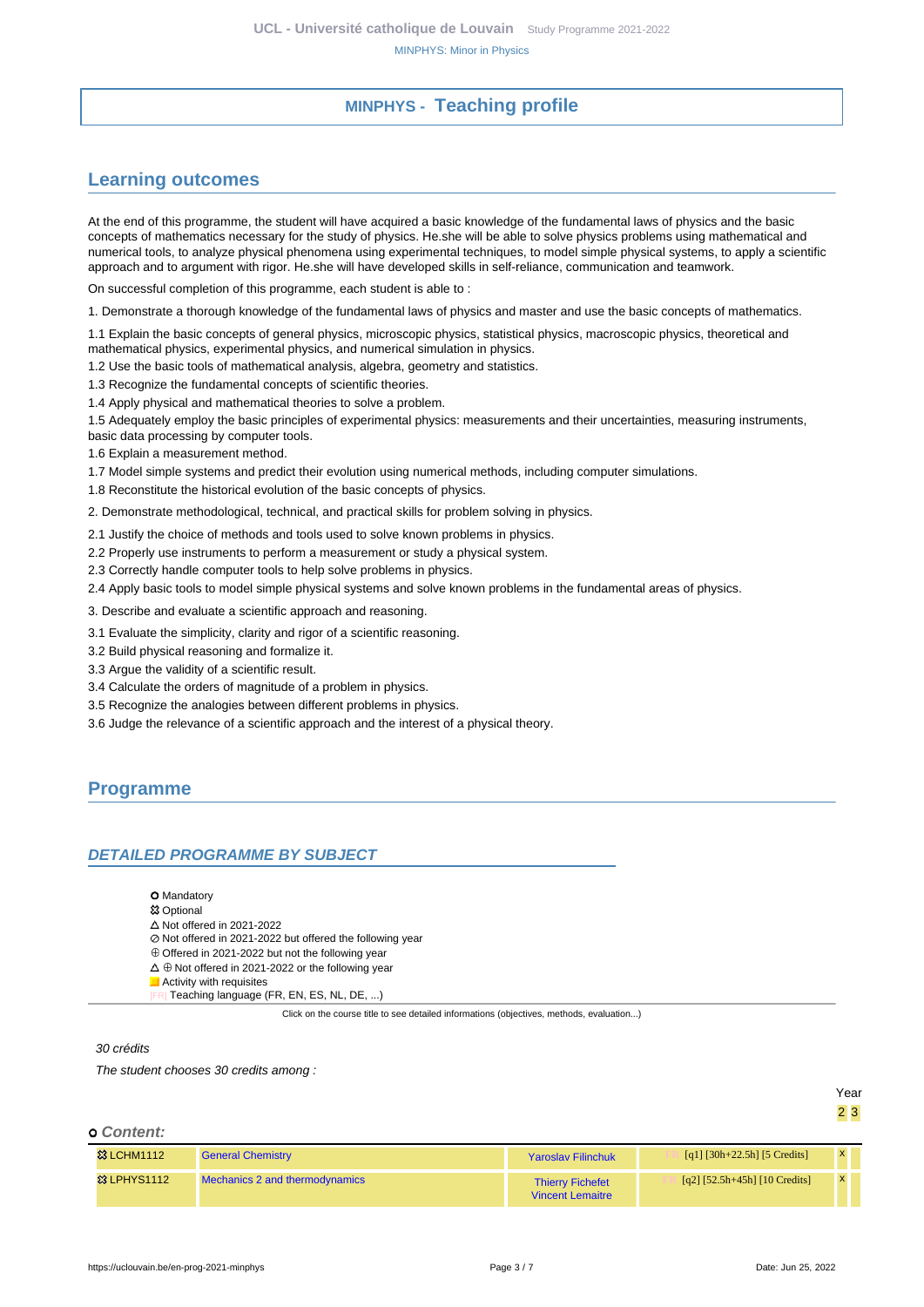|                         |                                                |                                                                          |                                      |                           | 23                        |
|-------------------------|------------------------------------------------|--------------------------------------------------------------------------|--------------------------------------|---------------------------|---------------------------|
| 83 LPHYS1112A           | Mechanics 2 and thermodynamics: Mechanics 2    | <b>Thierry Fichefet</b><br><b>Vincent Lemaitre</b>                       | $[q2]$ [30h+22.5h] [5 Credits]       | $\pmb{\mathsf{x}}$        |                           |
| 83 LPHYS1112B           | Mechanics 2 and thermodynamics: thermodynamics | <b>Thierry Fichefet</b><br><b>Vincent Lemaitre</b>                       | $[q2]$ $[22.5h+22.5h]$ $[5$ Credits] | $\pmb{\mathsf{x}}$        |                           |
| <b>&amp; LPHYS1213</b>  | <b>Physics of fluids</b>                       | <b>Eric Deleersnijder</b><br><b>Vincent Legat</b>                        | $[q2]$ [37.5h+30h] [5 Credits]       | $\boldsymbol{\mathsf{x}}$ |                           |
| <b>&amp; LPHYS1214</b>  | Astronomy and geophysics                       | Véronique Dehant<br><b>Patricia Lampens</b>                              | $[q2]$ [22.5h+15h] [5 Credits]       | $\boldsymbol{\mathsf{x}}$ |                           |
| <b>&amp; LPHYS1221</b>  | <b>Electromagnetism 1</b>                      | <b>Jan Govaerts</b>                                                      | $[q1]$ [52.5h+52.5h] [10 Credits]    | $\pmb{\mathsf{x}}$        |                           |
| 83 LPHYS1221A           | <b>Electromagnetism 1</b>                      | <b>Jan Govaerts</b>                                                      | $[q1] [40h+40h] [7 Credits]$         | $\pmb{\mathsf{x}}$        |                           |
| <b>&amp; LPHYS1231</b>  | <b>Special Relativity</b>                      | Jean-Marc Gérard                                                         | $[q2]$ [30h+15h] [5 Credits]         | $\pmb{\mathsf{x}}$        |                           |
| <b>&amp;3 LPHYS1241</b> | <b>Quantum Physics 1</b>                       | <b>Marco Drewes</b>                                                      | $[q2]$ [30h+30h] [5 Credits]         | $\pmb{\mathsf{x}}$        |                           |
| <b>&amp; LPHYS1303</b>  | <b>Numerical Simulation in Physics</b>         | <b>Michel Crucifix</b><br><b>Francesco Ragone</b>                        | $[q2]$ [22.5h+30h] [4 Credits]       |                           | $\boldsymbol{\mathsf{x}}$ |
| 8 LPHYS2211             | <b>Group theory</b>                            | <b>Philippe Ruelle</b>                                                   | $[q2]$ [22.5h+22.5h] [5 Credits]     |                           | $\boldsymbol{\mathsf{x}}$ |
| <b>&amp; LPHYS1322</b>  | Electromagnetism 2<br>ш                        | <b>Jan Govaerts</b>                                                      | $[q1]$ [37.5h+22.5h] [5 Credits]     |                           | $\boldsymbol{\mathsf{x}}$ |
| <b>&amp; LPHYS1332</b>  | General Relativity                             | <b>Jean-Marc Gérard</b>                                                  | $[q1]$ [30h+22.5h] [4 Credits]       |                           | $\boldsymbol{\mathsf{x}}$ |
| <b>&amp; LPHYS1342</b>  | Quantum Physics 2                              | <b>Christophe Ringeval</b>                                               | $[q1] [45h+22.5h] [5 Credits]$       |                           | $\boldsymbol{\mathsf{x}}$ |
| <b>&amp; LPHYS1343</b>  | <b>Statistical physics</b><br>ш                | <b>Christian Hagendorf</b>                                               | $[q2]$ [45h+30h] [6 Credits]         |                           | $\boldsymbol{\mathsf{x}}$ |
| <b>&amp;3 LPHYS1344</b> | subatomic, atomic and molecular physics        | <b>Clément Lauzin</b><br><b>Vincent Lemaitre</b><br><b>Xavier Urbain</b> | $[q2]$ [45h+45h] [6 Credits]         |                           | $\boldsymbol{\mathsf{x}}$ |
| <b>&amp; LPHYS1345</b>  | Solid state physics                            | Giacomo Bruno<br><b>Christophe Delaere</b>                               | $[q2]$ [30h+22.5h] [4 Credits]       |                           | $\mathbf{x}$              |

## <span id="page-3-0"></span>**THE PROGRAMME'S COURSES AND LEARNING OUTCOMES**

For each UCLouvain training programme, a [reference framework of learning outcomes](https://uclouvain.be/en-prog-2021-minphys-competences_et_acquis.html) specifies the the skills expected of every graduate on completion of the programme. Course unit descriptions specify targeted learning outcomes, as well as the unit's contribution to reference framework of learning outcomes.

Year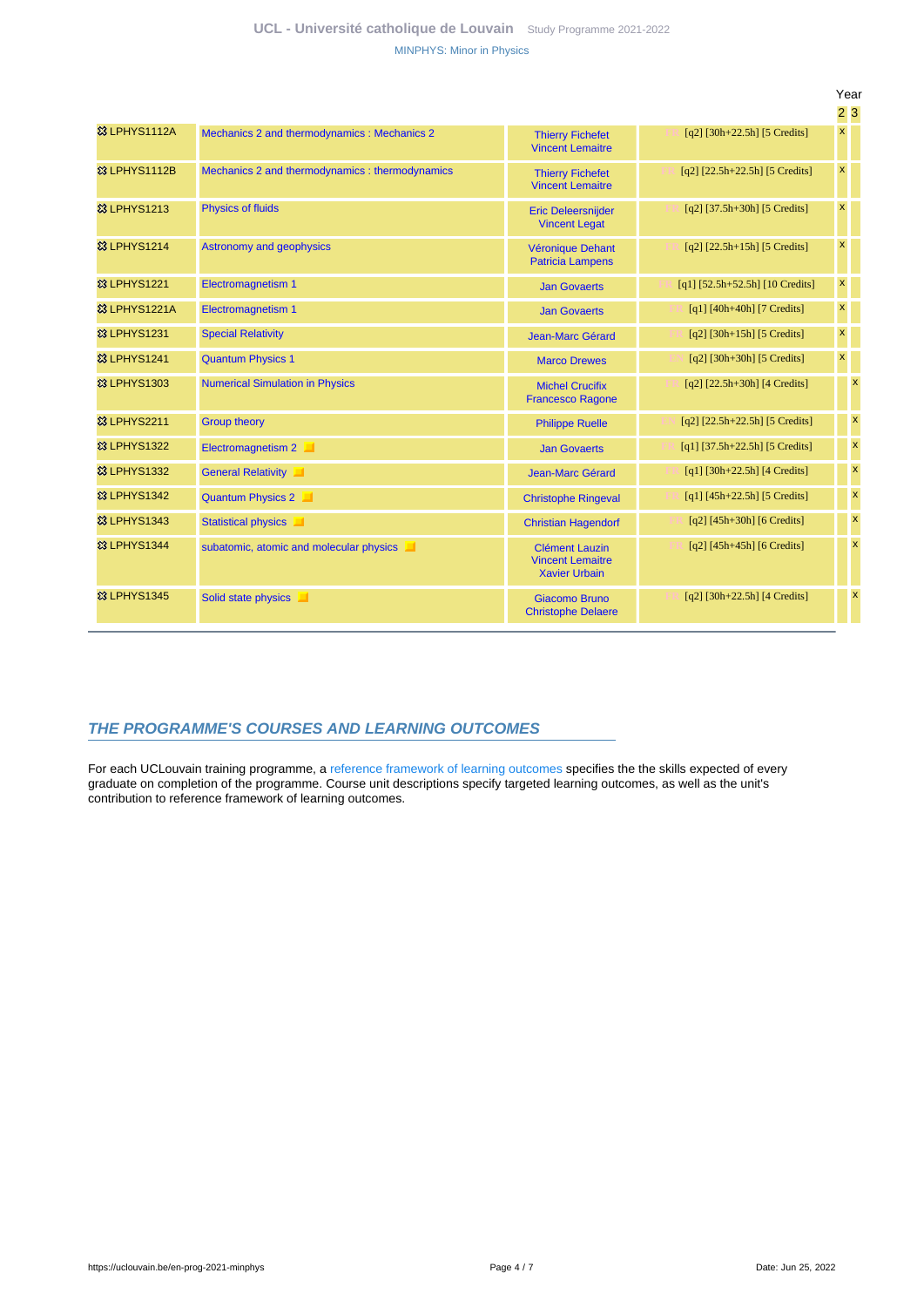## **MINPHYS - Information**

# <span id="page-4-1"></span><span id="page-4-0"></span>**Access Requirements**

### **Specific access requirements**

The minor in physics is offered to Bachelor's students in mathematics, geography, general orientation, and engineering, civil engineering orientation. It is also accessible, on the advice of the study advisor, to students who have received sufficient training in physics and mathematics.

# <span id="page-4-2"></span>**Evaluation**

**The evaluation methods comply with the [regulations concerning studies and exams](https://uclouvain.be/fr/decouvrir/rgee.html). More detailed explanation of the modalities specific to each learning unit are available on their description sheets under the heading "Learning outcomes evaluation method".**

# <span id="page-4-3"></span>**Possible trainings at the end of the programme**

Bachelor's students in mathematics, geography, general orientation, and engineering, civil engineering orientation, who have followed this minor will be admitted to the Master [120] in physics and the Master [60] in physics. Their programme will usually include some of the teaching units of the Bachelor in physics that they have not followed. The same rule applies to other students who have followed this minor, with possible restrictions depending on their training. However, the student wishing to make such a change is invited to contact as soon as possible the study advisors of his school and the School of Physics.

## <span id="page-4-4"></span>**Contacts**

## **Curriculum Management**

Entity Structure entity Structure entity SST/SC/PHYS

Denomination [\(PHYS\)](https://uclouvain.be/repertoires/entites/phys) Acronym **PHYS** 

Faculty **Faculty Faculty Faculty Faculty Faculty Faculty Faculty Faculty Faculty Faculty Faculty Faculty Faculty Faculty Faculty Faculty Faculty Faculty Faculty Faculty Faculty Fac** Sector Sector Sector Sciences and Technology [\(SST\)](https://uclouvain.be/repertoires/entites/sst) Postal address Chemin du Cyclotron 2 - bte L7.01.04 1348 Louvain-la-Neuve Tel: [+32 \(0\) 10 47 32 94](https://uclouvain.be/tel:+3210473294) - Fax: [+32 \(0\) 10 47 30 68](https://uclouvain.be/tel:+3210473068) Website **<https://uclouvain.be/fr/facultes/sc/phys>** 

Academic supervisor: [Michel Crucifix](https://uclouvain.be/repertoires/michel.crucifix)

Useful Contact(s)

- Study advisor for physics: [Philippe Ruelle](https://uclouvain.be/repertoires/philippe.ruelle)
- Administrative manager for the annual program of the student registred in the Faculty of sciences: [Nathalie Micha](https://uclouvain.be/repertoires/nathalie.micha)
- Secretary of the School of physics: [Catherine De Roy](https://uclouvain.be/repertoires/catherine.deroy)

# <span id="page-4-5"></span>**Practical informations**

#### **Registration for the minor**

A registration for the 2nd annual unit via the web allows you to register for a minor (the student who wishes to change his.her choice of additional module or minor must contact the secretariat of his.her faculty). The student may defer his.her registration to a minor and proceed with this operation when he.she registers on line for the teaching units of his.her major.

When the student re-enrolls via the web the following year, he.she is automatically re-enrolled in the same minor as the previous year. At this stage, any request for change is subject to the approval of the study advisor.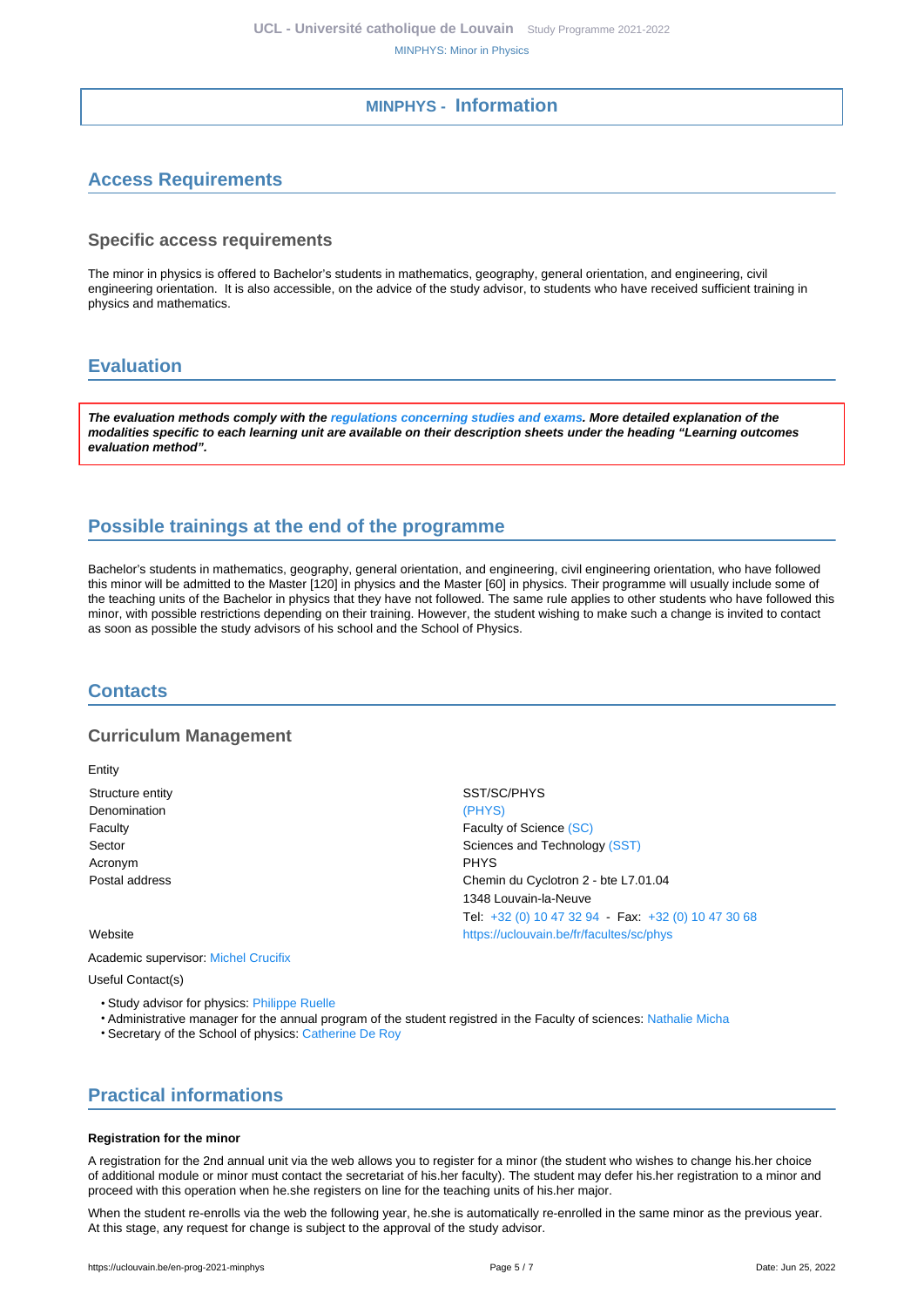#### **Registration for the teaching units of the minor**

The registration for the teaching units of a minor is done at the same time as the registration to the teaching units of the major. The same goes for exam registration.

#### **Timetable of courses and examinations**

<https://uclouvain.be/fr/facultes/sc/horaires-ti.html>